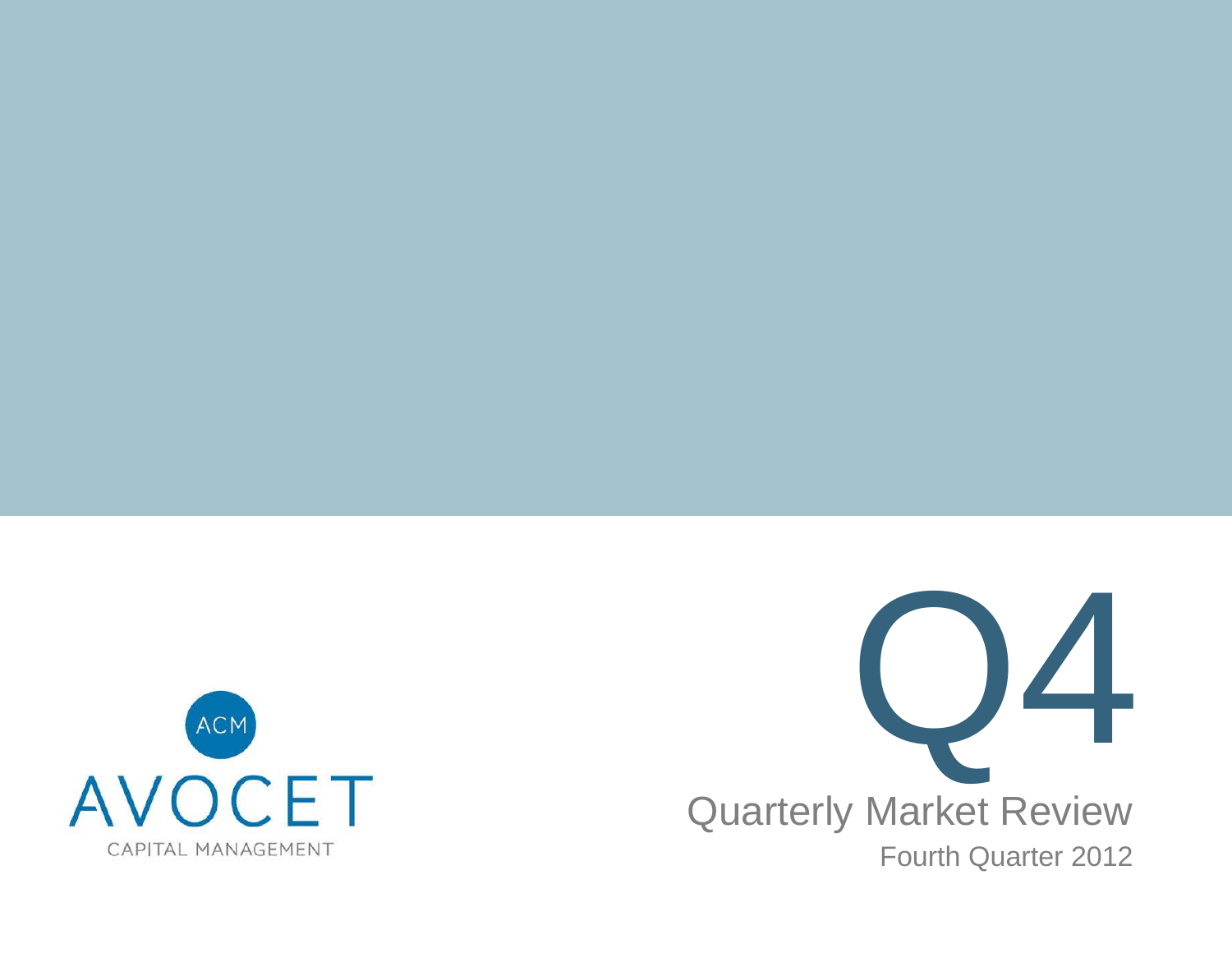## Quarterly Market Review

Fourth Quarter 2012



This report features world capital market performance and a timeline of events for the last quarter. It begins with a global overview, then features the returns of stock and bond asset classes in the US and international markets.

The report also illustrates the performance of globallydiversified portfolios and features a topic of the quarter.

### Overview:

Market SummaryTimeline of EventsWorld Asset ClassesUS StocksInternational Developed StocksEmerging Markets StocksSelect Country PerformanceReal Estate Investment Trusts (REITs)**Commodities** Fixed Income Global DiversificationQuarterly Topic: The Top Ten Money Excuses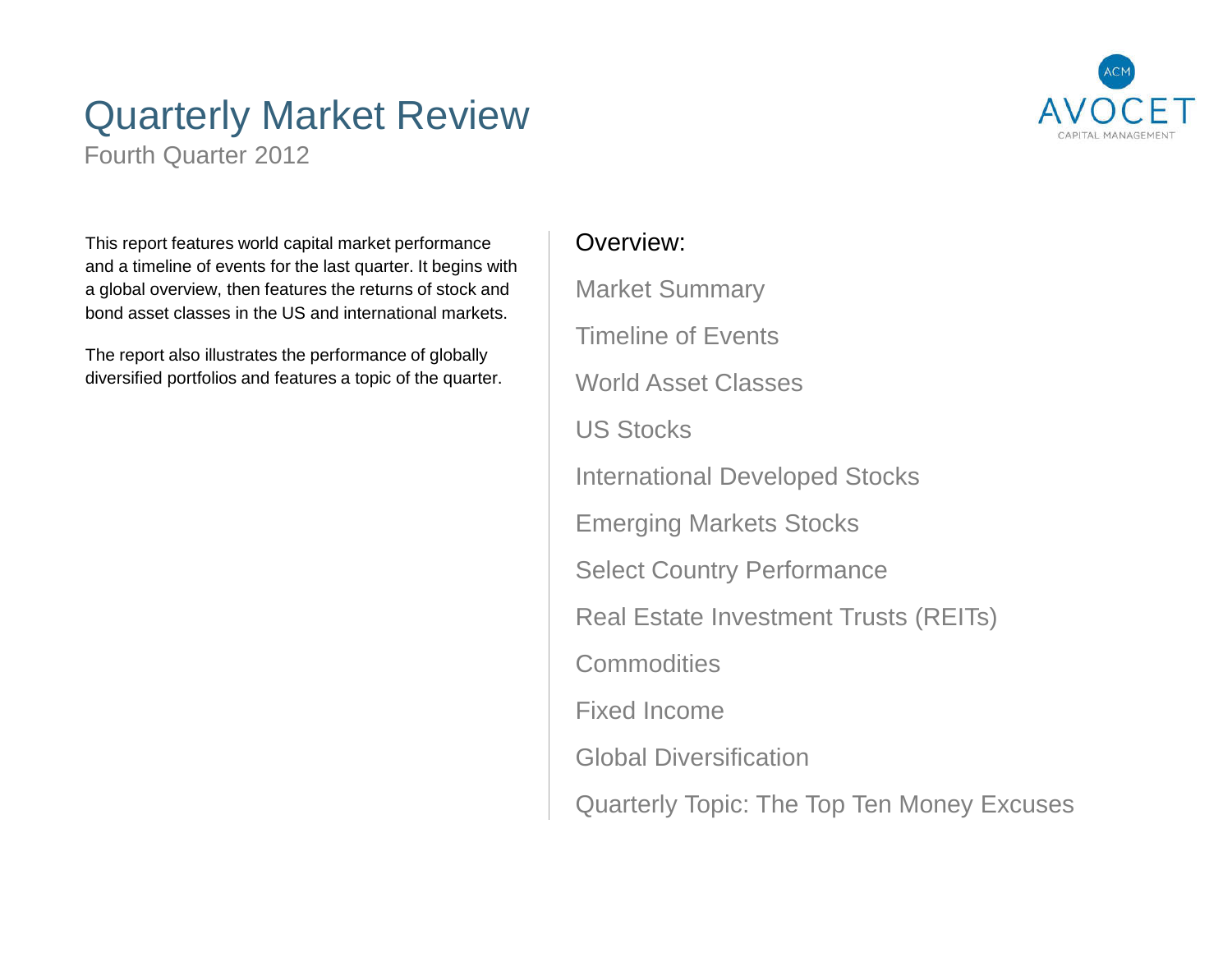

# Market Summary

Fourth Quarter 2012 Index Returns



Past performance is not a guarantee of future results. Indices are not available for direct investment. Index performance does not reflect the expenses associated with the management of an actual portfolio. Market segment (index representation) as follows: US Stock Market (Russell 3000 Index), International Developed Stocks (MSCI World ex USA Index [net div.]), Emerging Markets (MSCI Emerging Markets Index [net div.]), Global Real Estate (S&P Global REIT Index), US Bond Market (Barclays US Aggregate Bond Index), and Global Bond Market (Barclays Global Aggregate Bond Index [Hedged to USD]). The S&P data are provided by Standard & Poor's Index Services Group. Russell data copyright © Russell Investment Group 1995–2012, all rights reserved. MSCI data copyright MSCI 2012, all rights reserved. Barclays data provided by Barclays Bank PLC. US longterm bonds, bills, and inflation data © Stocks, Bonds, Bills, and Inflation Yearbook™, Ibbotson Associates, Chicago (annually updated work by Roger G. Ibbotson and Rex A. Sinquefield).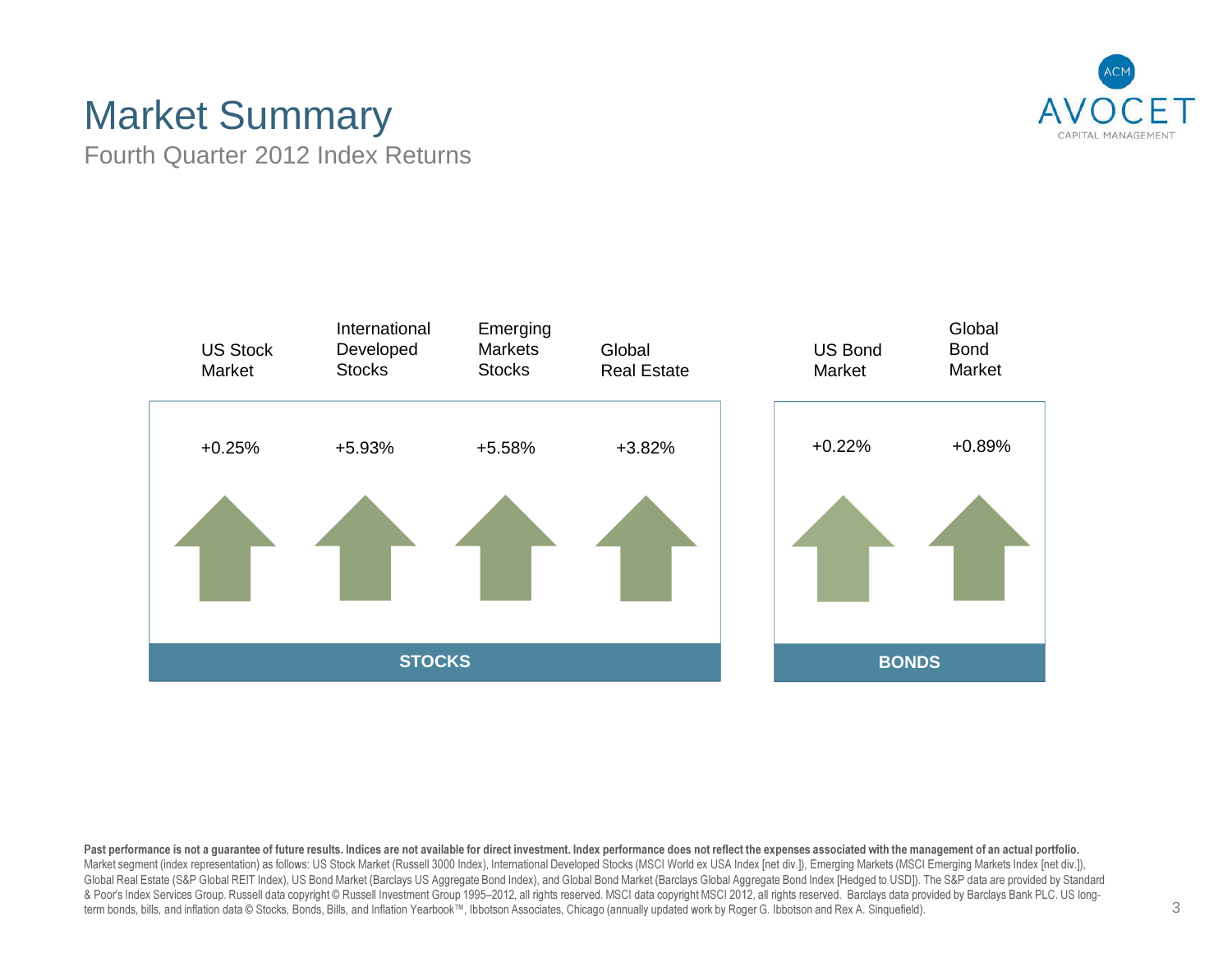# Timeline of Events: Quarter in Review



Fourth Quarter 2012



The graph illustrates the S&P 500 Index price changes over the quarter. The return of the price-only index is generally lower than the total return of the index that also includes the dividend returns. Source: The S&P data provided by Standard & Poor's Index Services Group. The events highlighted are not intended to explain market movements.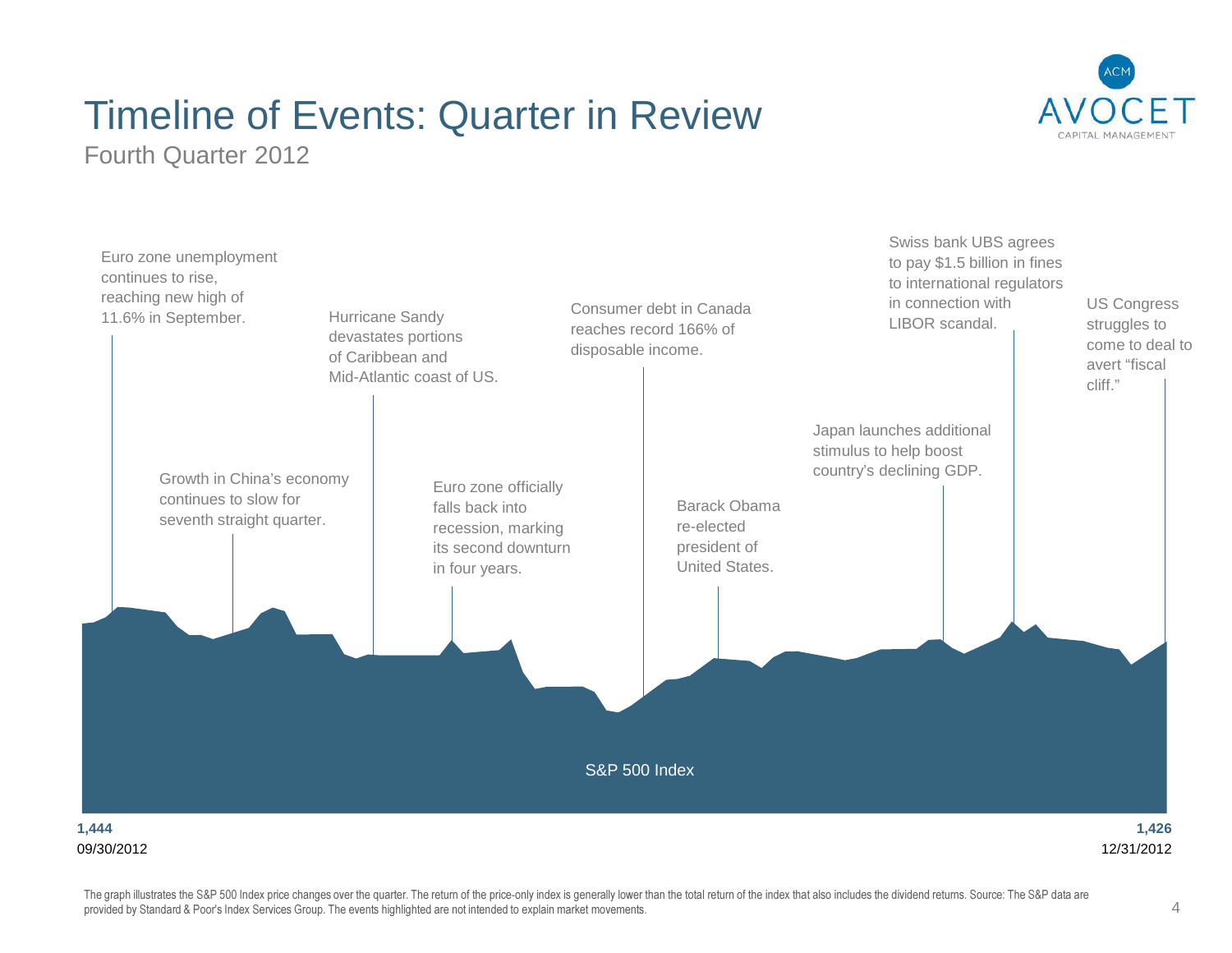## World Asset Classes



Fourth Quarter 2012 Index Returns

Global equity markets followed a strong third quarter with positive returns in the fourth quarter, as most major global indices ended the year with gains. Developed markets outside the US led equity returns, followed by global REITs.



Past performance is not a guarantee of future results. Indices are not available for direct investment. Index performance does not reflect the expenses associated with the management of an actual portfolio. Market segment (index representation) as follows: US Large Cap (S&P 500 Index), US Small Cap (Russell 2000 Index), US Value (Russell 1000 Value Index), US Real Estate (Dow Jones US Select REIT Index), Global Real Estate (S&P Global ex US REIT Index), International Developed Large, Small, and Value (MSCI World ex USA, ex USA Small, and ex USA Value Indexes [net div.]), Emerging Markets Large, Small, and Value (MSCI Emerging Markets, Emerging Markets Small, and Emerging Markets Value Indexes), US Bond Market (Barclays US Aggregate Bond Index), and Treasury (One-Month US Treasury Bills). The S&P data are provided by Standard & Poor's Index Services Group. Russell data copyright © Russell Investment Group 1995–2012, all rights reserved. MSCI data copyright MSCI 2012, all rights reserved. Dow Jones data (formerly Dow Jones Wilshire) provided by Dow Jones Indexes. Barclays data provided by Barclays Bank PLC. US long-term bonds, bills, and inflation data © Stocks, Bonds, Bills, and Inflation Yearbook™, Ibbotson Associates, Chicago (annually updated work by Roger G. Ibbotson and Rex A. Sinquefield).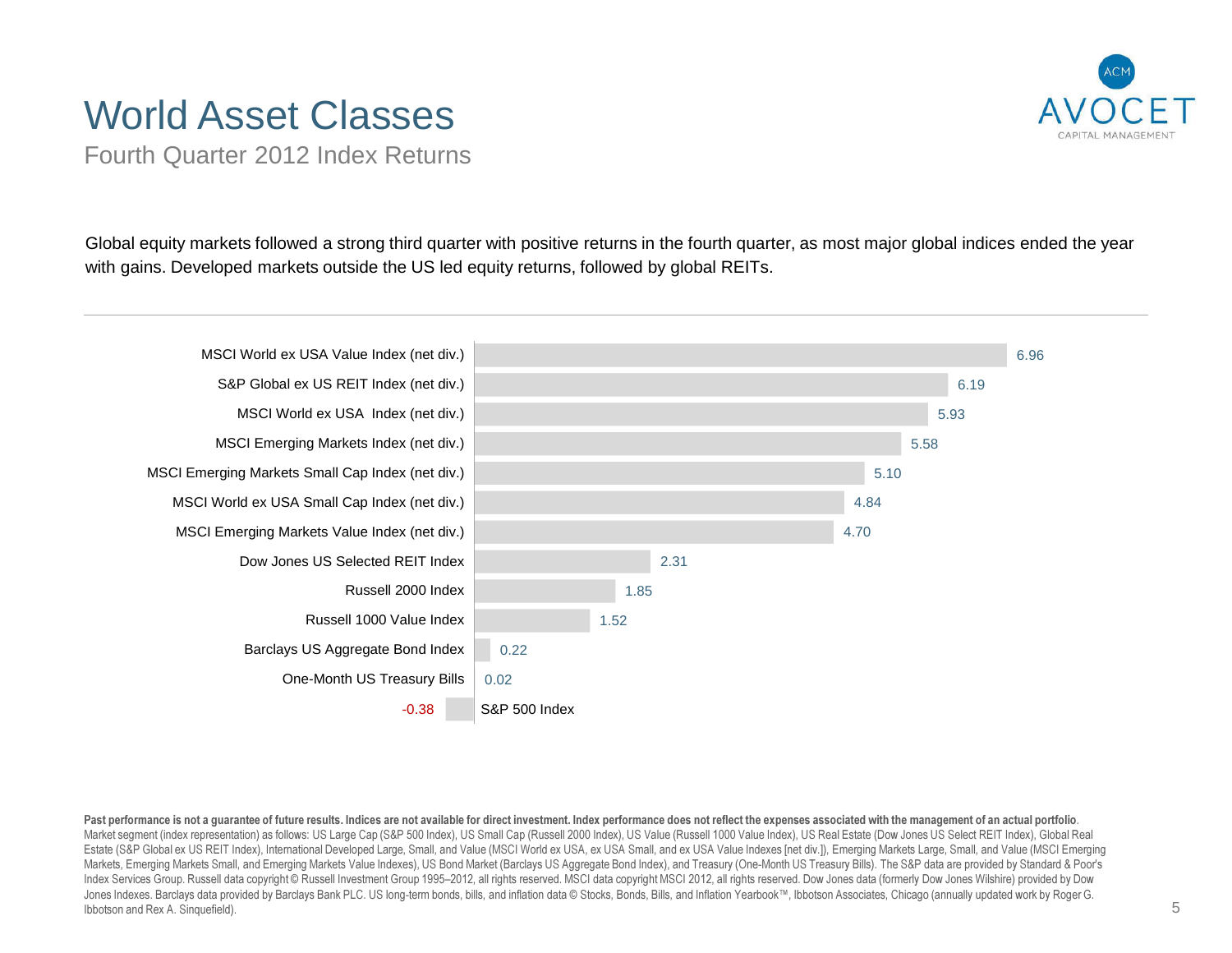

## US StocksFourth Quarter 2012 Index Returns

US small cap stocks and US value stocks experienced positive performance in the fourth quarter, which contributed to slightly positive broad market returns of 0.25%. Large cap and large cap growth stocks had negative returns of -0.38% and -1.32%, respectively. Small cap value stocks enjoyed the best performance, up 3.22% for the quarter.

US stocks across the board were positive for the year ended December 31, 2012.

### Ranked Returns for the Quarter (%)



### World Market Capitalization—US



### Period Returns (%) the contract of the contract of the contract of the contract of the contract of the contract of the contract of the contract of the contract of the contract of the contract of the contract of the contrac

| <b>Asset Class</b> | 1 Year | 3 Years* | 5 Years* | 10 Years* |
|--------------------|--------|----------|----------|-----------|
| Marketwide         | 16.42  | 11.20    | 2.04     | 7.68      |
| Large Cap          | 16.00  | 10.87    | 1.66     | 7.10      |
| Large Cap Value    | 17.51  | 10.86    | 0.59     | 7.38      |
| Large Cap Growth   | 15.26  | 11.35    | 3.12     | 7.52      |
| Small Cap          | 16.35  | 12.25    | 3.56     | 9.72      |
| Small Cap Value    | 18.05  | 11.57    | 3.55     | 9.50      |
| Small Cap Growth   | 14.59  | 12.82    | 3.49     | 9.80      |
|                    |        |          |          |           |

Past performance is not a guarantee of future results. Indices are not available for direct investment. Index performance does not reflect the expenses associated with the management of an actual portfolio. Market segment (index representation) as follows: Marketwide (Russell 3000 Index), Large Cap (S&P 500 Index), Large Cap Value (Russell 1000 Value Index), Large Cap Growth (Russell 1000 Growth Index), Small Cap (Russell 2000 Index), Small Cap Value (Russell 2000 Value Index), and Small Cap Growth (Russell 2000 Growth Index). World Market Cap: Russell 3000 Index is used as the proxy for the US market. Russell data copyright © Russell Investment Group 1995–2012, all rights reserved. The S&P data are provided by Standard & Poor's Index Services Group.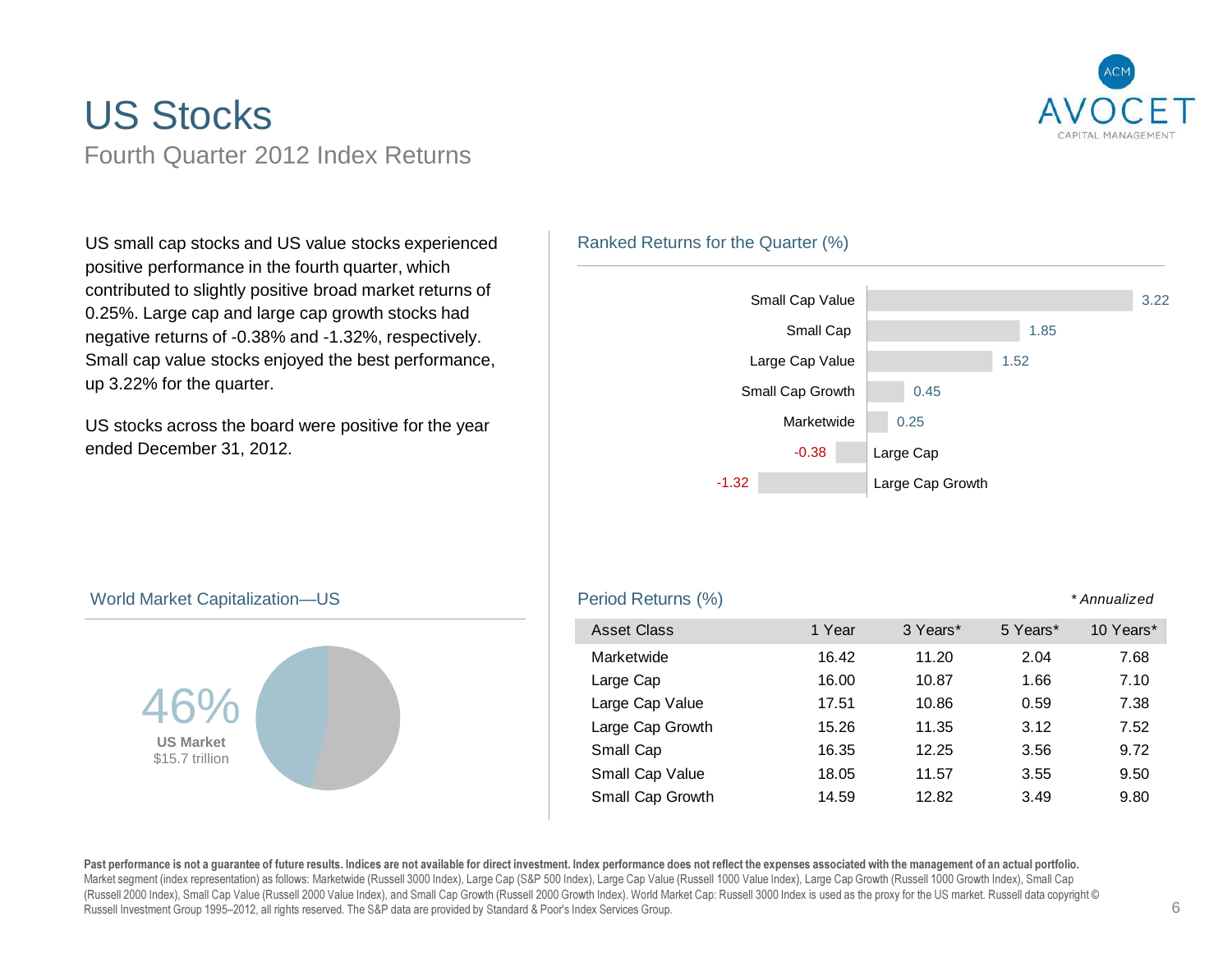# International Developed Stocks

Fourth Quarter 2012 Index Returns

International developed equities posted strong performance, with all major asset classes showing gains for the quarter.

The US dollar appreciated relative to most major foreign developed currencies.

Across the size and style spectrum, large caps outperformed small caps and value outperformed growth.



### World Market Capitalization—International Developed



#### Asset Class 1 Year 3 Years\* 5 Years\* 10 Years\* Large Cap 16.41 3.65 -3.43 8.60 Small Cap 17.48 7.19 -0.70 12.04 Value 17.29 2.78 -3.72 9.06 Growth 15.48 4.46-3.18 8.05

Period Returns (%) **Fig. 2** Annualized \* Annualized

Past performance is not a guarantee of future results. Indices are not available for direct investment. Index performance does not reflect the expenses associated with the management of an actual portfolio. Market segment (index representation) as follows: Large Cap (MSCI World ex USA Index), Small Cap (MSCI World ex USA Small Cap Index), Value (MSCI World ex USA Value Index), and Growth (MSCI World ex USA Growth). All index returns are net of withholding tax on dividends. World Market Cap: Non-US developed market proxies are the respective developed country portions of the MSCI All Country World IMI ex USA Index. Proxies for the UK, Canada, and Australia are the relevant subsets of the developed market proxy. MSCI data copyright MSCI 2012, all rights reserved.

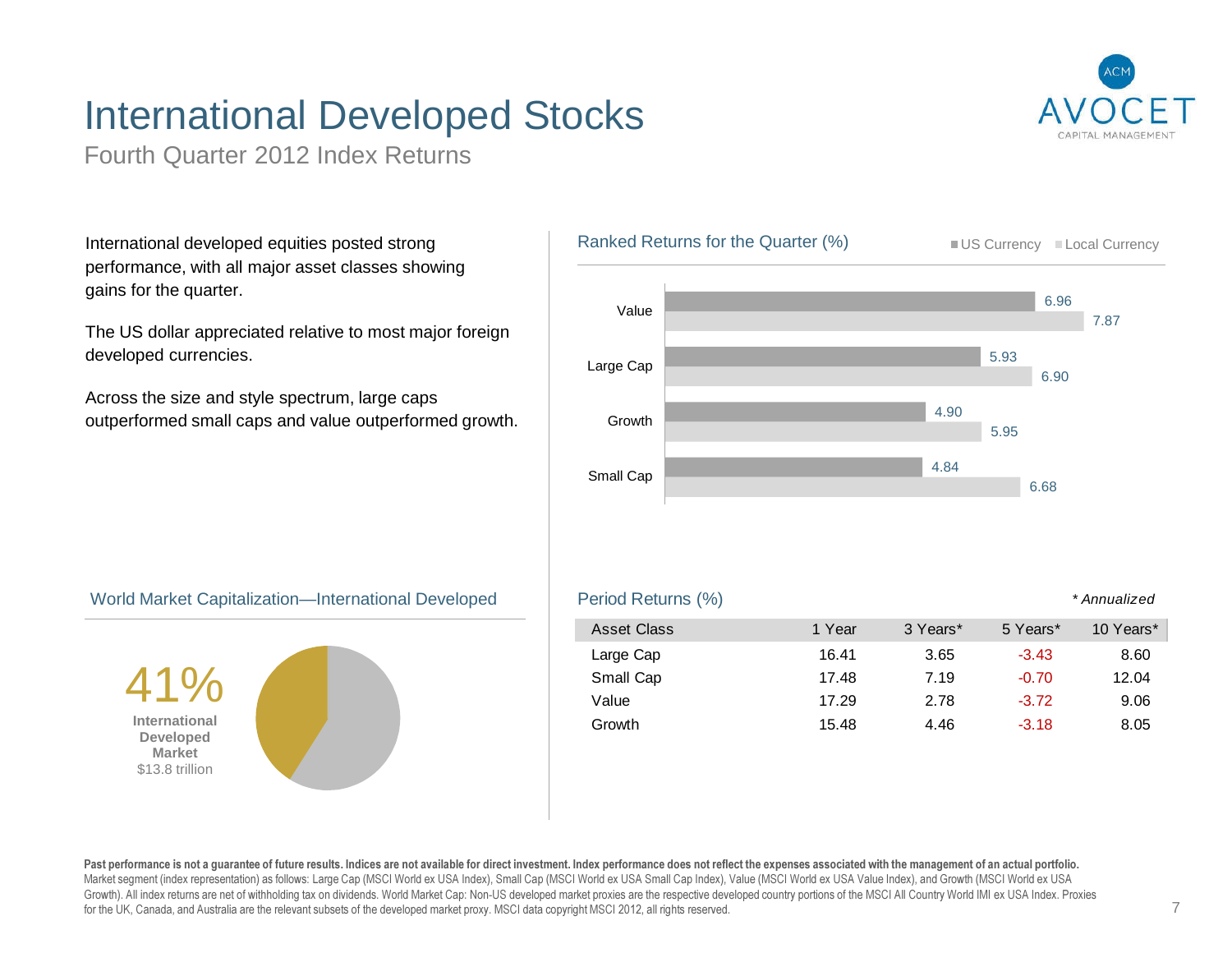## Emerging Markets Stocks

Fourth Quarter 2012 Index Returns

Emerging markets returned 5.58%, with all other major equity sub-classes posting positive returns. The growth effect was mixed across the size spectrum. Value outperformed growth in mid cap and small cap stocks but underperformed in large caps.

The US dollar depreciated against most of the main emerging markets currencies.



### World Market Capitalization—Emerging Markets



#### Period Returns (%) **Fig. 2** Annualized \* Annualized Asset Class 1 Year 3 Years\* 5 Years\* 10 Years\* Large Cap 18.22 4.66 -0.92 16.52 Small Cap 22.22 4.21 0.21 17.27 Value 15.87 4.06 0.07 18.17Growth 20.56 5.24-1.95 14.84

Past performance is not a guarantee of future results. Indices are not available for direct investment. Index performance does not reflect the expenses associated with the management of an actual portfolio. Market segment (index representation) as follows: Large Cap (MSCI Emerging Markets Index), Small Cap (MSCI Emerging Markets Small Cap Index), Value (MSCI Emerging Markets Value Index), and Growth (MSCI Emerging Markets Growth Index). All index returns are net of withholding tax on dividends. World Market Cap: Emerging markets proxies are the respective emerging country portions of the MSCI All Country World IMI ex USA Index. MSCI data copyright MSCI 2012, all rights reserved.

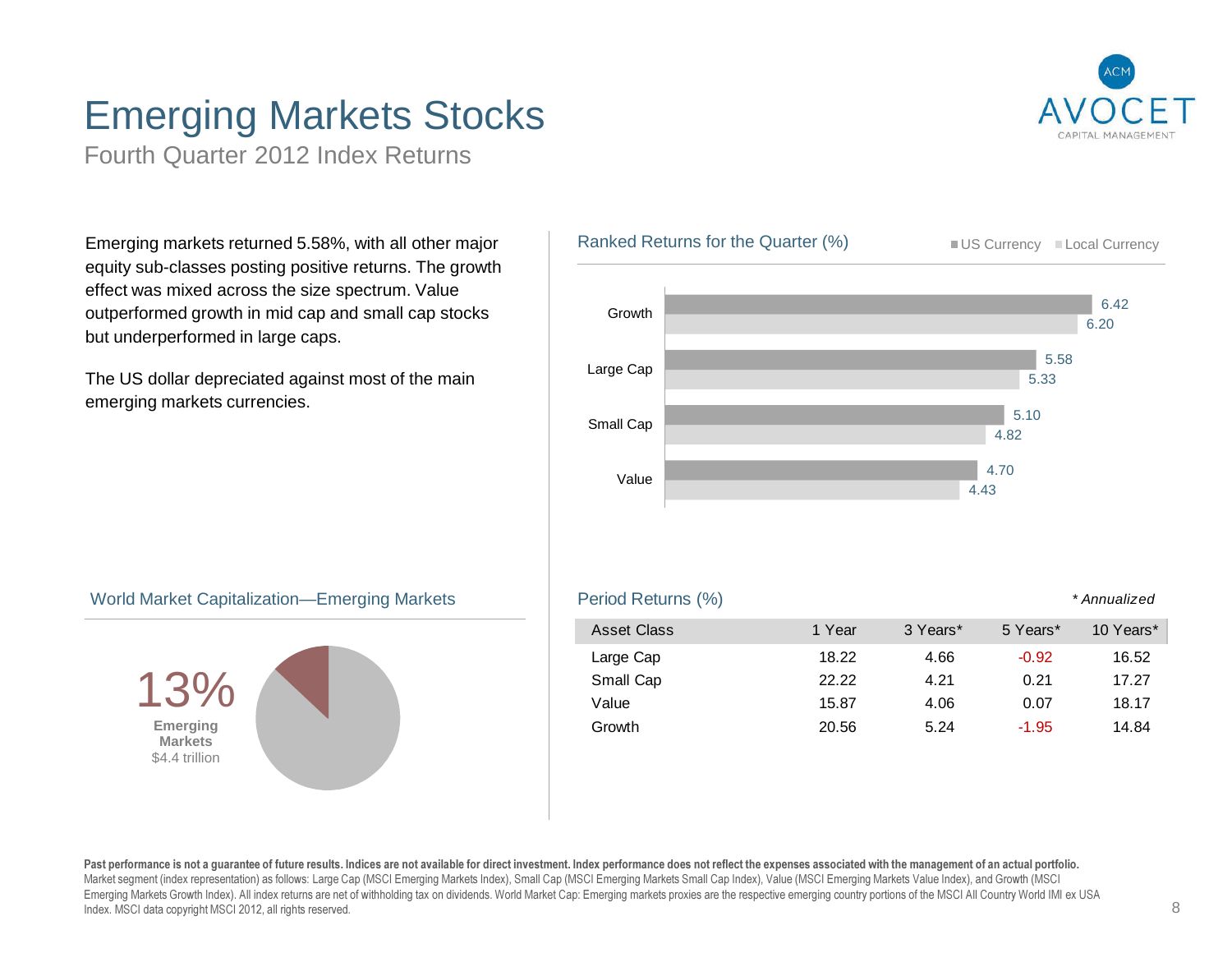## Select Country Performance



Fourth Quarter 2012 Index Returns

Europe led developed markets returns, as the IMF, ECB, and EU provided additional aid to Greece. Egypt, the worst-performing emerging markets country, recently ratified a new Islamist-backed constitution, which has resulted in violent uprisings from opposition forces. The best-performing emerging market was Turkey, which experienced its first investment-grade rating in almost two decades.



0.21

Canada

### Developed Markets (% Returns)



### Emerging Markets (% Returns)

Country performance based on respective indices in the MSCI All Country World IMI Index (for developed markets), Russell 3000 Index (for US), and MSCI Emerging Markets IMI Index. All returns in USD and net of withholdingtax on dividends. MSCI data copyright MSCI 2012, all rights reserved. Russell data copyright © Russell Investment Group 1995–2012, all rights reserved.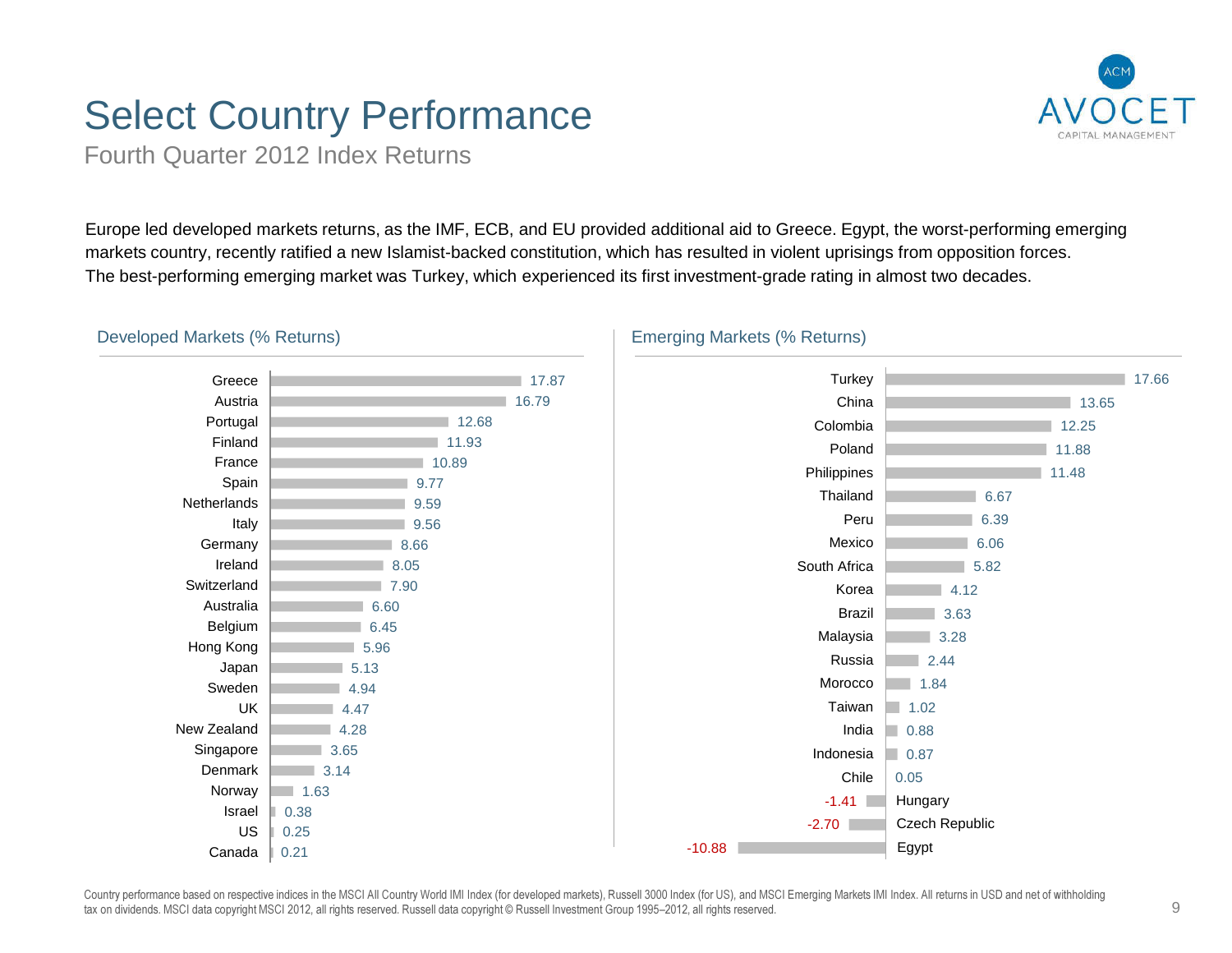## Real Estate Investment Trusts (REITs)



Fourth Quarter 2012 Index Returns

International REITs continued to outperform US REITs in the fourth quarter, posting a positive return of 6.19% vs. 2.31%.

US REITs rebounded from four consecutive months of negative returns, while international REITs posted their fifth straight positive quarter.

### Ranked Returns for the Quarter (%)



### Total Value of REIT Stocks



| Period Returns (%)   |        |          |          | * Annualized |
|----------------------|--------|----------|----------|--------------|
| Asset Class          | 1 Year | 3 Years* | 5 Years* | 10 Years*    |
| US REITS             | 17 12  | 17.94    | 5.08     | 11.48        |
| Global REITs (ex US) | 31.92  | 1212     | $-1.28$  | 10.43        |

#### Past performance is not a quarantee of future results. Indices are not available for direct investment. Index performance does not reflect the expenses associated with the management of an actual portfolio. Number of REIT stocks and total value based on the two indices. All index returns are net of withholding tax on dividends. Dow Jones US Select REIT Index data provided by Dow Jones ©. S&P Global ex US REIT Index data provided by Standard and Poor's © 2012.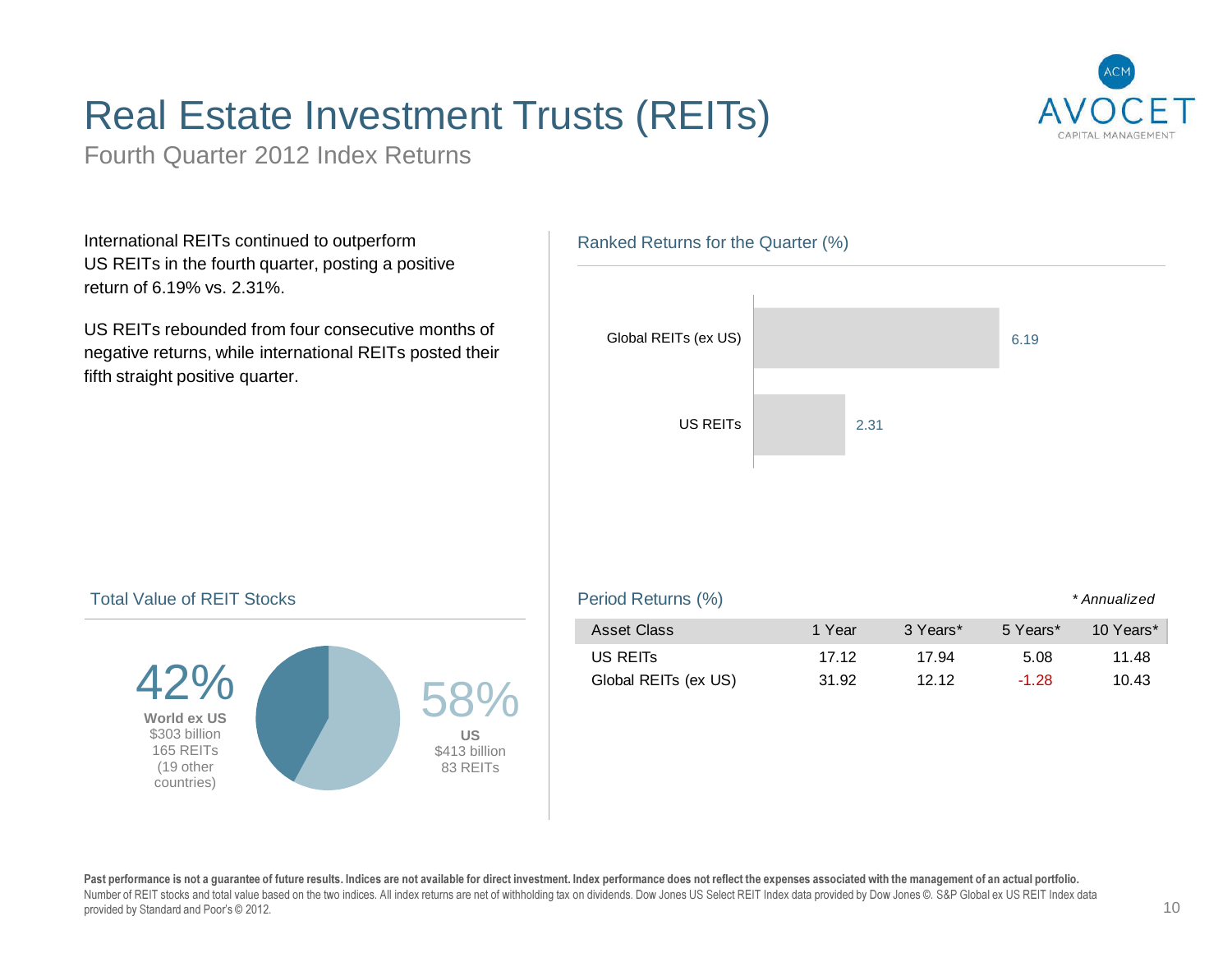

## **Commodities** Fourth Quarter 2012 Index Returns

Commodities sold off in the fourth quarter, erasing much of the ground gained in the prior period. Concerns about the pace of global economic growth generally drove values lower.

Hard commodities fell. Values for petroleum-based commodities also generally fell, reflecting slower global consumption patterns and recessionary economic conditions in various markets.

Soft commodities offered a mixed experience for investors. Lean hogs, cotton, and cattle advanced, while coffee, wheat, and soybeans suffered large declines.

| Period Returns (%) |             |  |                                       |         | * Annualized |
|--------------------|-------------|--|---------------------------------------|---------|--------------|
| Asset Class        |             |  | Q4 1 Year 3 Years* 5 Years* 10 Years* |         |              |
| Commodities        | -6.33 -1.06 |  | <u>በ በ7</u>                           | $-5.17$ | 4.09         |

### Individual Commodity (% Returns)

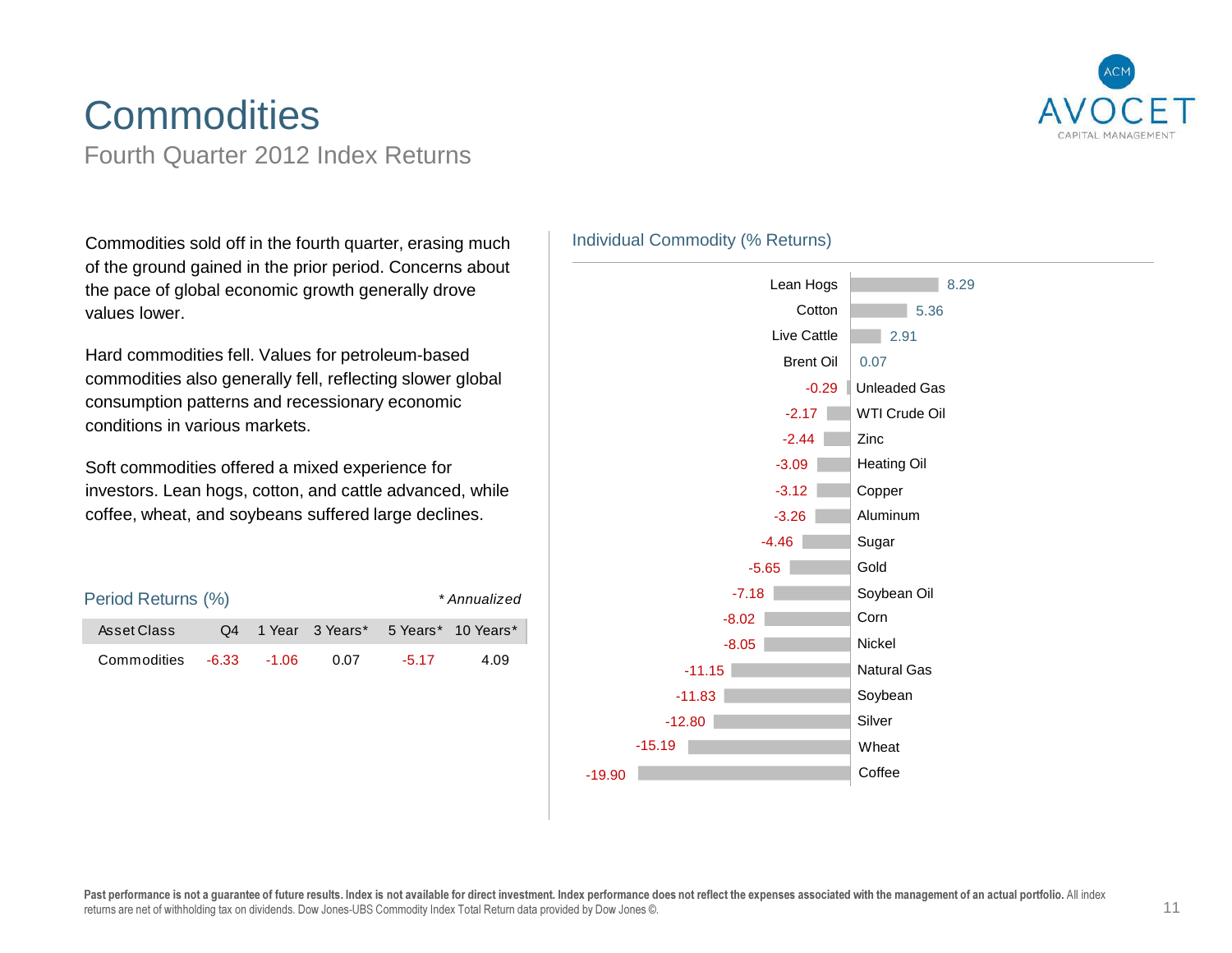

## Fixed IncomeFourth Quarter 2012 Index Returns

Global bonds outperformed the US bond market in the fourth quarter, and investors' hunger for yield remained strong.

Non-US government bonds significantly outperformed US Treasuries, as European political and economic conditions appeared to stabilize.

Low credit quality corporate bonds outperformed in both the US and developed markets, as market participants sought yield in a global environment of low rates.

The US TIPS Index generated a positive return. US TIPS have outpaced nominal US Treasury returns over both short- and long-term horizons.





### Period Returns (%)



Past performance is not a guarantee of future results. Indices are not available for direct investment. Index performance does not reflect the expenses associated with the management of an actual portfolio. Yield curve data from Federal Reserve. State and local bonds are from the Bond Buyer Index, general obligation, 20 years to maturity, mixed quality. AAA-AA Corporates represent the Bank of America Merrill Lynch US Corporates, AA-AAA rated. A-BBB Corporates represent the Bank of America Merrill Lynch US Corporates, BBB-A rated. Barclays data provided by Barclays Bank PLC. US long-term bonds, bills, inflation, and fixed income factor data © Stocks, Bonds, Bills, and Inflation (SBBI) Yearbook™, Ibbotson Associates, Chicago (annually updated work by Roger G. Ibbotson and Rex A. Sinquefield). Citigroup bond indices copyright 2012 by Citigroup. The Merrill Lynch Indices are used with permission; copyright 2012 Merrill Lynch, Pierce, Fenner & Smith Incorporated; all rights reserved.



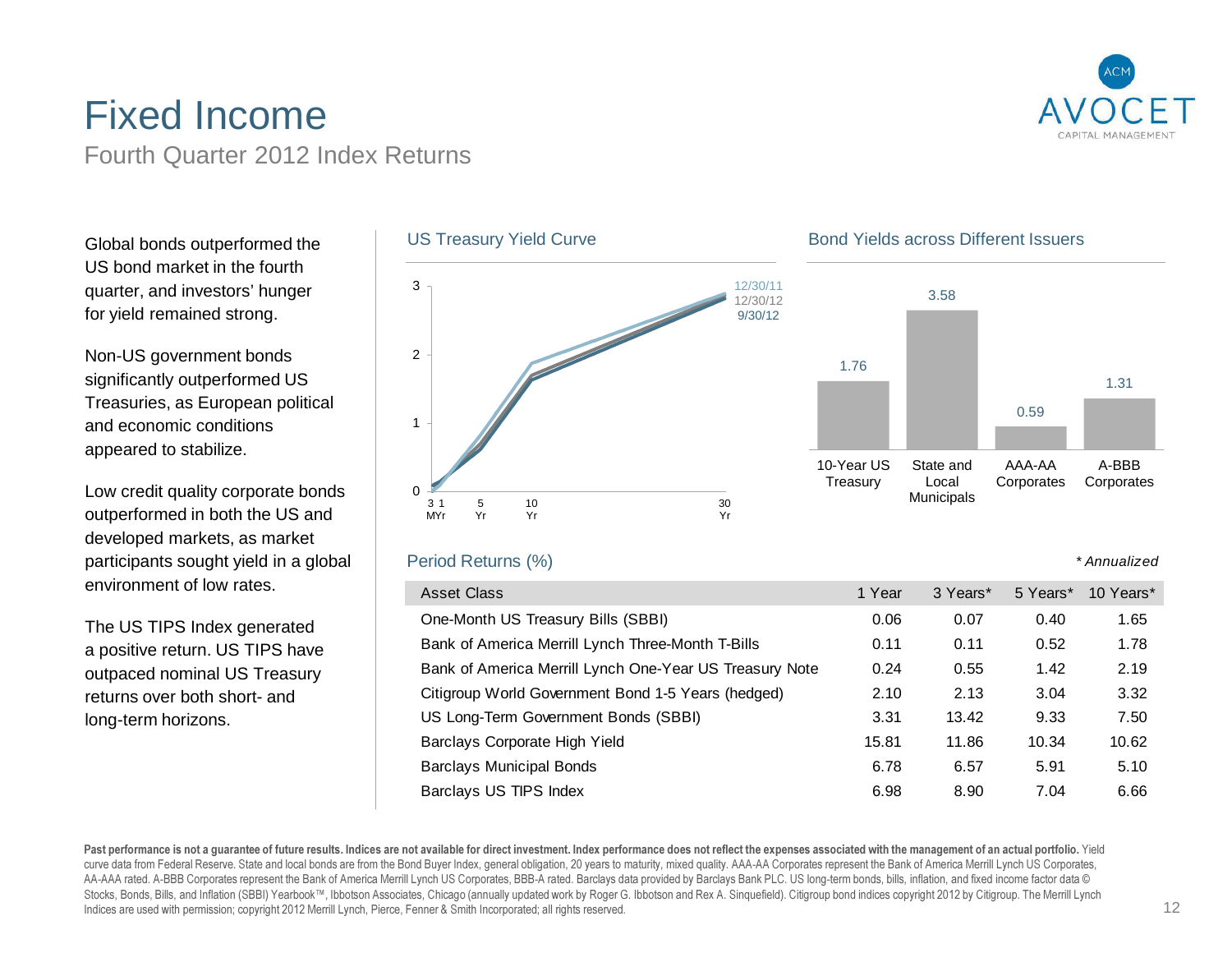# Global Diversification

Fourth Quarter 2012 Index Returns

These portfolios illustrate the performance of different global stock/bond mixes and highlight the benefits of diversification. Mixes with larger allocations to stocks are considered riskier but also have higher expected returns over time.

### Asset Class 1 Year 3 Years\* 5 Years\* 10 Years\* 100% Stocks 16.80 7.19 -0.61 8.66 75/25 12.57 5.66 0.10 7.1650/50 8.37 3.95 0.50 5.48Period Returns (%) example a state of the state of the state of the state of the state of the state of the state of the state of the state of the state of the state of the state of the state of the state of the state of th

25/75 4.19 2.09 0.59 3.64100% Treasury Bills 0.06 0.07 0.40 1.65

### Ranked Returns for the Quarter (%)



### Growth of Wealth: The Relationship between Risk and Return



Past performance is not a guarantee of future results. Indices are not available for direct investment. Index performance does not reflect expenses associated with the management an actual portfolio. Asset allocations and the hypothetical index portfolio returns are for illustrative purposes only and do not represent actual performance. Global Stocks represented by MSCI All Country World Index (gross div.) and Treasury Bills represented by US One-Month Treasury Bills. Globally diversified portfolios rebalanced monthly. Data copyright MSCI 2012, all rights reserved. Treasury bills © Stocks, Bonds, Bills, and Inflation Yearbook™, Ibbotson Associates, Chicago (annually updated work by Roger G. Ibbotson and Rex A. Sinquefield).